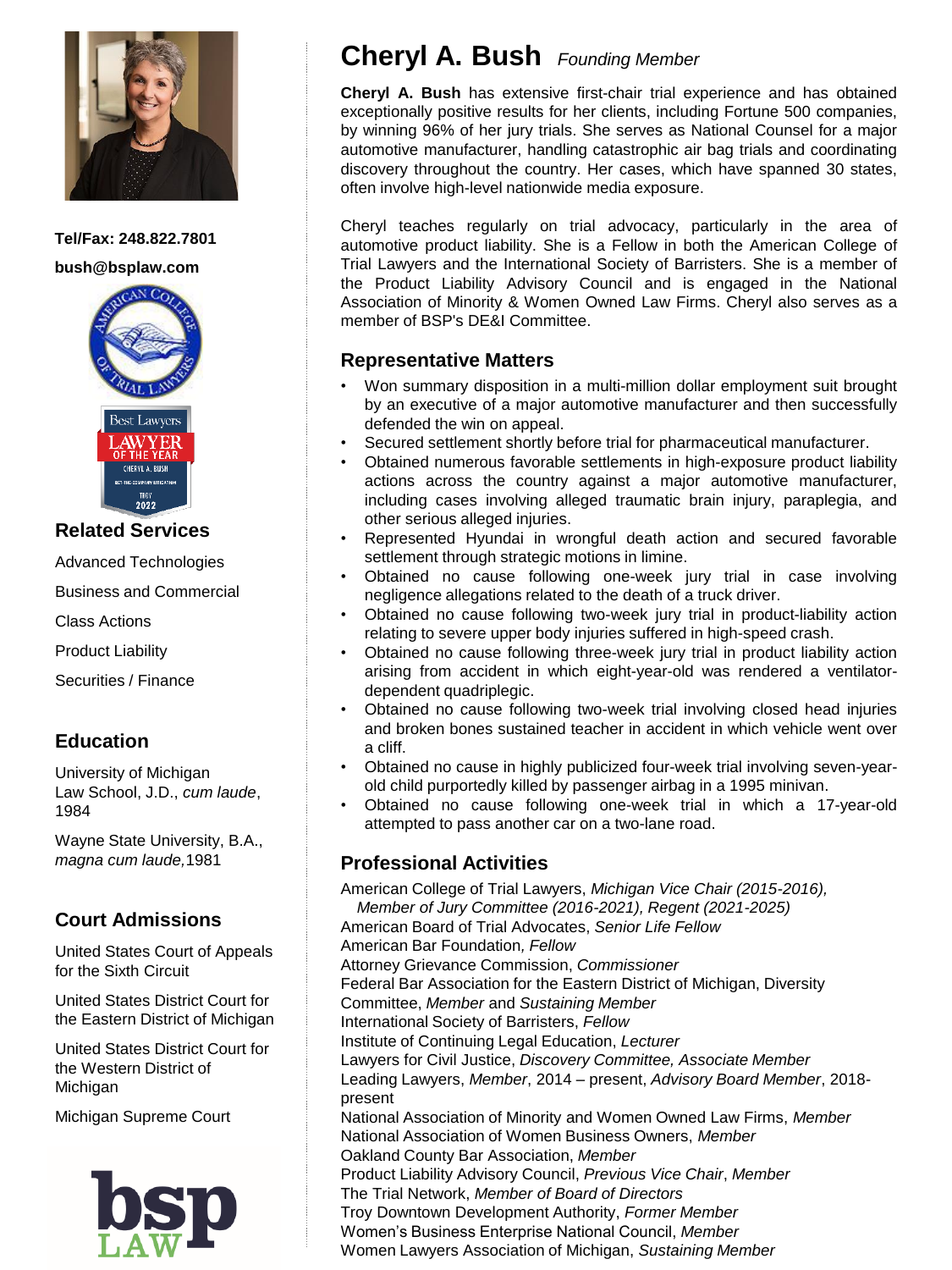# **Cheryl A. Bush** *Founding Member (cont.)*

### **Honors & Awards**

Benchmark Litigation, *Litigation Star* (2015, 2020 & 2022) Best Lawyers® Lawyer of the Year, *Bet-the-Company Litigation (*Troy, MI: 2022) State Bar of Michigan Pro Bono Honor Roll, *Tier 2 – 50-99 hours* (2021) Leading Lawyers, *Number One Leading Woman Lawyer in Michigan* (2020) Leading Lawyers, *Number One Leading Woman Business Lawyer in Michigan* (2020) Leading Lawyers, *Top 100 Leading Lawyer in Michigan* (2020) Leading Lawyers, *Top 100 Leading Women Lawyer in Michigan* (2020) Leading Lawyers, *Top 100 Leading Business Lawyer in Michigan* (2020) Michigan Lawyers Weekly, *Hall of Fame* (2019) Women Business Michigan Super Lawyers Top 25 (2018) Crain's Detroit Notable Women Lawyers in Michigan (2017) Corp! Diversity Business Leader (2017) America's Top 100 Attorneys® (2017) America's Top 100 High Stakes Litigators® for Michigan (2017) Leon Hubbard Community Service Award (2015) Michigan Lawyers Weekly, *Women in the Law* (2014) Inclusion in *The Best Lawyers in America©:* Commercial Litigation and Product Liability Litigation – Defendants (2012 – present), Bet-the-Company Litigation (2021 – present) Michigan Super Lawyers (2011-present) U.S. News Best Lawyers ® (2010-present) DBusiness Top Lawyers (2008-present) Michigan Lawyers Weekly, *Leader in the Law* (2010) National Association of Women Business Owners, *Breakthrough Award* AV Peer Review Rating from Martindale-Hubble

## **Publications & Presentations**

- "Combating Plaintiff Reptilian Tactics in Complex Litigation: Discovery, Voir Dire, Direct and Cross-Examination," presented on behalf of Strafford Webinars (July 2021)
- "Managing Jurors in Catastrophic Personal Injury Trials: Voir Dire, Jury Selection, and Countering Sympathy," presented on behalf of Strafford Webinars (May 2021)
- "Mastering Virtual Advocacy Series," American Board of Trial Advocates, *Faculty Member* (April 2021)
- "Personal Injury Damages: Limiting the Risk of Inflated Verdicts," presented on behalf of Strafford Webinars (October 2020)
- "The Nuclear Verdict Combat Playbook" presented to the National Association of Minority and Women Owned Law Firms Annual Meeting (2020)
- "Cracking the Code Risk Mitigation & Litigation Considerations for the Smart Product" The Network of Trial Law Firms, *Moderator* (November 2019)
- "Win or Lose How Well Did Your Company Witness Do in Deposition" presented to The Network of Trial Law Firms (April 2019)
- "Managing Jurors in Catastrophic Personal Injury Claims: Voir Dire, Jury Selection and Countering Sympathy," presented on behalf of Strafford Webinars (December 2018)
- "Don't You Worry 'Bout a Thing: Crisis Management and Providing the Support Your Client Needs," presented to the Network of Trial Law Firms (October 2018)
- "Putting a Face on the Company in Litigation: Successful Strategies for Maneuvering the Minefield of Employee Depositions" presented to the National Association of Minority and Women Owned Law Firms Trials PAC Webinar (July 2018)
- "The Top Ten Ways In-House Counsel Can Reduce the Risk in Trial" presented to the National Association of Minority and Women Owned Law Firms Business Meeting (2018)